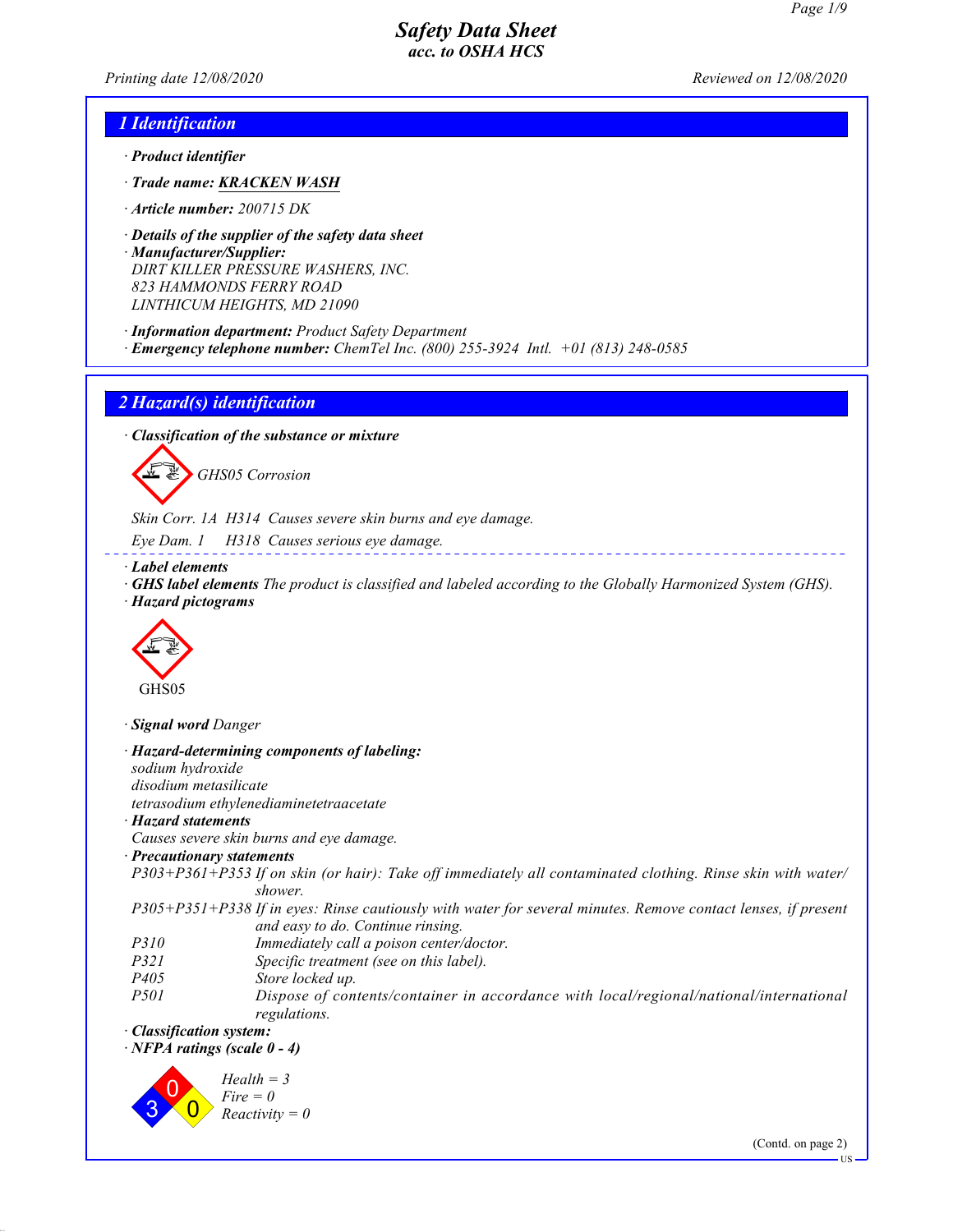*Printing date 12/08/2020 Reviewed on 12/08/2020*

## *Trade name: KRACKEN WASH*

(Contd. of page 1)

*· HMIS-ratings (scale 0 - 4)*



*· Other hazards*

*· Results of PBT and vPvB assessment*

- *· PBT: Not applicable.*
- *· vPvB: Not applicable.*

## *3 Composition/information on ingredients*

*· Chemical characterization: Mixtures*

*· Description: Mixture of the substances listed below with nonhazardous additions.*

| · Dangerous components: |                                                   |              |
|-------------------------|---------------------------------------------------|--------------|
|                         | $1310-73-2$ sodium hydroxide                      | $>10-525\%$  |
|                         | $64-02-8$ tetrasodium ethylenediaminetetraacetate | $\leq 2.5\%$ |
|                         | $6834-92-0$ disodium metasilicate                 | $\leq$ 2 5%  |
|                         |                                                   |              |

## *4 First-aid measures*

#### *· Description of first aid measures*

- *· General information: Immediately remove any clothing soiled by the product.*
- *· After inhalation: In case of unconsciousness place patient stably in side position for transportation.*
- *· After skin contact: Immediately wash with water and soap and rinse thoroughly.*
- *· After eye contact: Rinse opened eye for several minutes under running water. Then consult a doctor.*
- *· After swallowing: Drink copious amounts of water and provide fresh air. Immediately call a doctor.*
- *· Information for doctor:*
- *· Most important symptoms and effects, both acute and delayed No further relevant information available.*
- *· Indication of any immediate medical attention and special treatment needed*

*No further relevant information available.*

# *5 Fire-fighting measures*

- *· Extinguishing media*
- *· Suitable extinguishing agents: Use fire fighting measures that suit the environment.*
- *· Special hazards arising from the substance or mixture*
- *During heating or in case of fire poisonous gases are produced.*
- *· Advice for firefighters*
- *· Protective equipment: Mouth respiratory protective device.*

## *6 Accidental release measures*

- *· Personal precautions, protective equipment and emergency procedures Mount respiratory protective device.*
- *Wear protective equipment. Keep unprotected persons away.*
- *· Environmental precautions: Dilute with plenty of water.*

*· Methods and material for containment and cleaning up: Absorb with liquid-binding material (sand, diatomite, acid binders, universal binders, sawdust).*

(Contd. on page 3)

US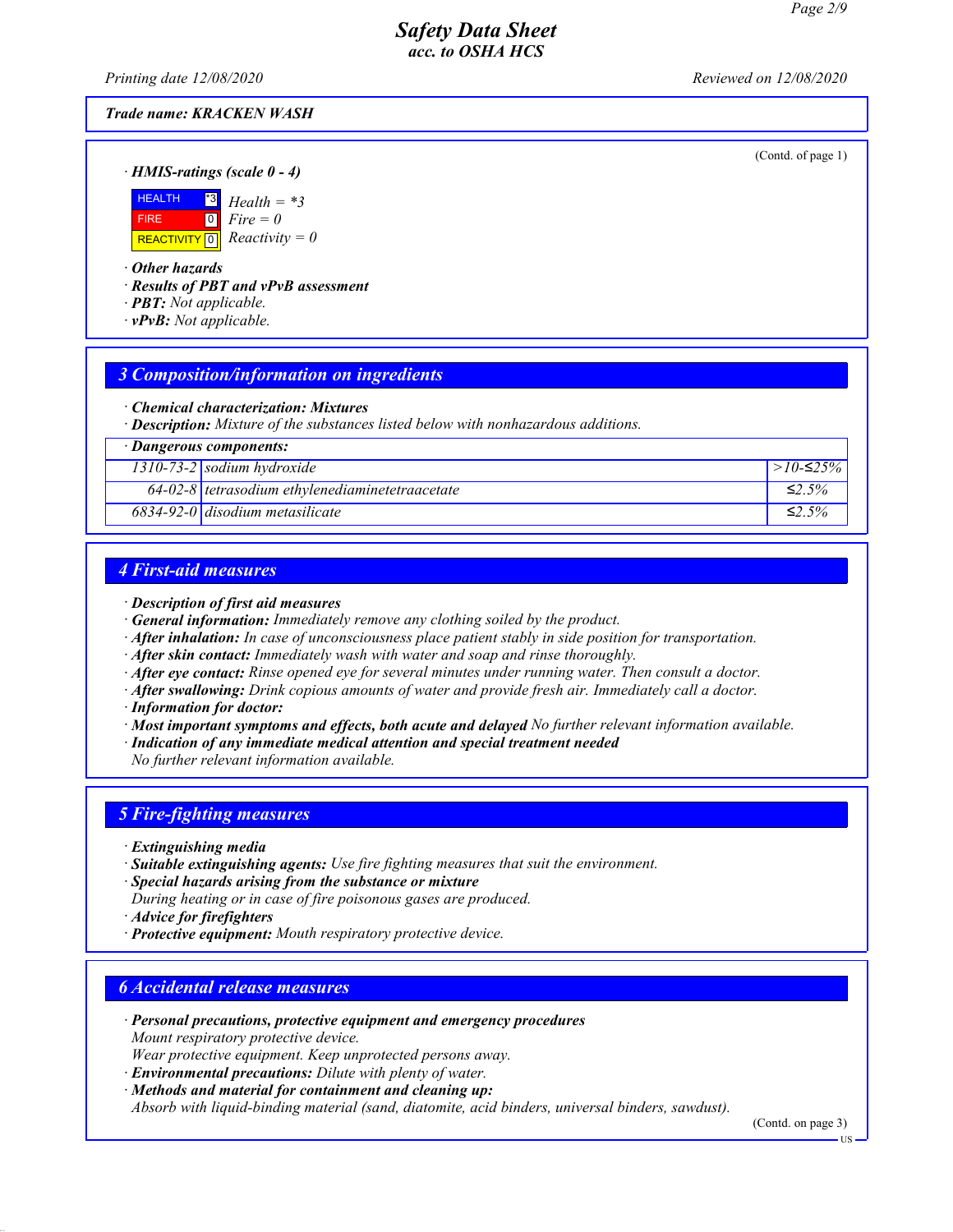(Contd. of page 2)

## *Safety Data Sheet acc. to OSHA HCS*

*Printing date 12/08/2020 Reviewed on 12/08/2020*

#### *Trade name: KRACKEN WASH*

*Use neutralizing agent. Dispose contaminated material as waste according to item 13. Ensure adequate ventilation.*

*· Reference to other sections See Section 7 for information on safe handling. See Section 8 for information on personal protection equipment. See Section 13 for disposal information.*

# *7 Handling and storage*

#### *· Handling:*

*· Precautions for safe handling Ensure good ventilation/exhaustion at the workplace. Prevent formation of aerosols.*

*· Information about protection against explosions and fires: Keep respiratory protective device available.*

*· Conditions for safe storage, including any incompatibilities*

*· Storage:*

*· Requirements to be met by storerooms and receptacles: No special requirements.*

*· Information about storage in one common storage facility: Not required.*

- *· Further information about storage conditions: Keep receptacle tightly sealed.*
- *· Specific end use(s) No further relevant information available.*

### *8 Exposure controls/personal protection*

*· Additional information about design of technical systems: No further data; see item 7.*

*· Control parameters*

*· Components with limit values that require monitoring at the workplace:*

*The following constituent is the only constituent of the product which has a PEL, TLV or other recommended exposure limit.*

*At this time, the other constituents have no known exposure limits.*

#### *1310-73-2 sodium hydroxide*

*PEL Long-term value: 2 mg/m³*

*REL Ceiling limit value: 2 mg/m³*

*TLV Ceiling limit value: 2 mg/m³*

*· Additional information: The lists that were valid during the creation were used as basis.*

#### *· Exposure controls*

- *· Personal protective equipment:*
- *· General protective and hygienic measures:*

*Keep away from foodstuffs, beverages and feed.*

*Immediately remove all soiled and contaminated clothing.*

*Wash hands before breaks and at the end of work.*

*Avoid contact with the eyes.*

*Avoid contact with the eyes and skin.*

*· Breathing equipment:*

*In case of brief exposure or low pollution use respiratory filter device. In case of intensive or longer exposure use respiratory protective device that is independent of circulating air.*

(Contd. on page 4)

US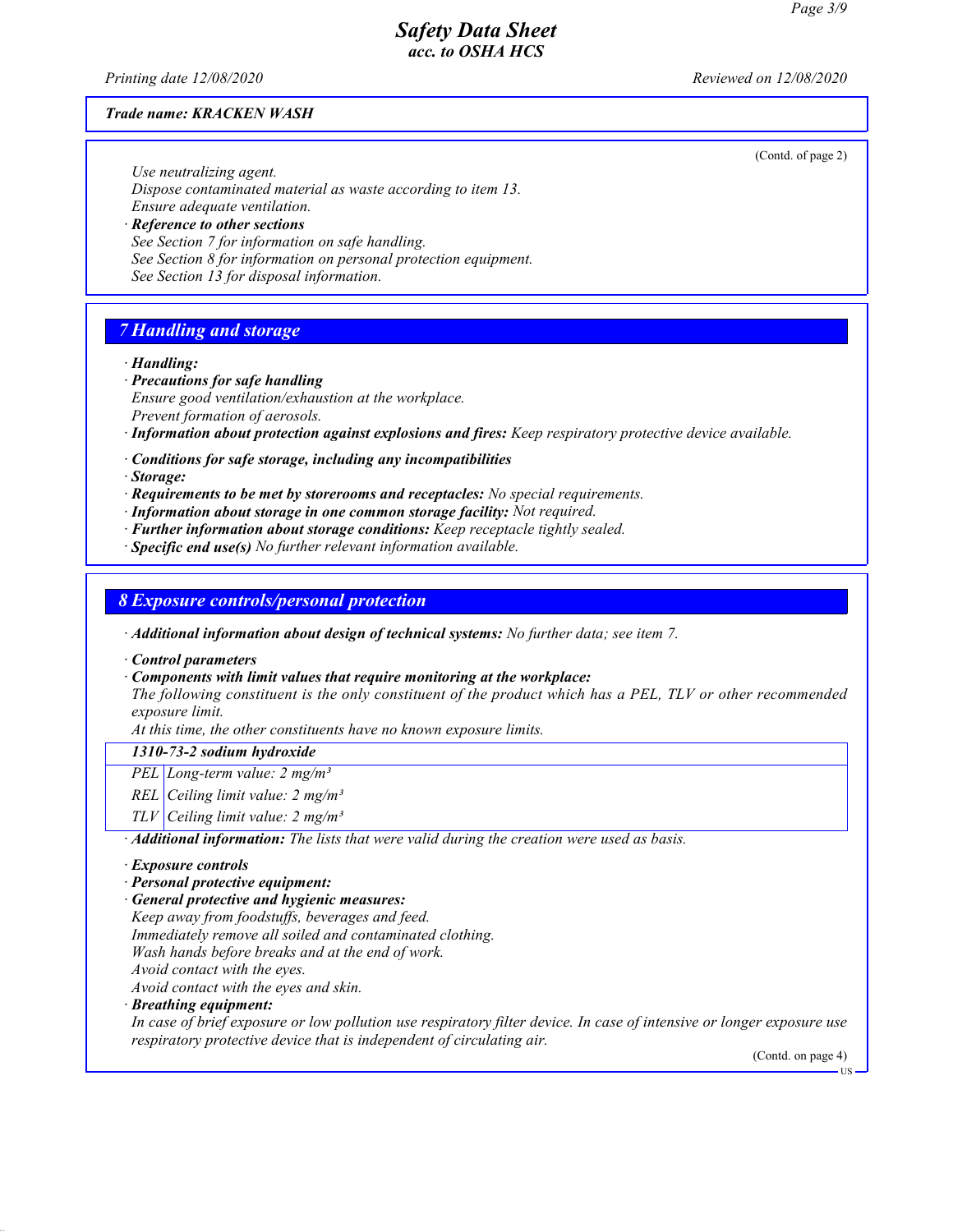*Printing date 12/08/2020 Reviewed on 12/08/2020*

### *Trade name: KRACKEN WASH*

(Contd. of page 3)

US



\_S*Protective gloves*

*The glove material has to be impermeable and resistant to the product/ the substance/ the preparation. Due to missing tests no recommendation to the glove material can be given for the product/ the preparation/ the chemical mixture.*

*Selection of the glove material on consideration of the penetration times, rates of diffusion and the degradation · Material of gloves*

*The selection of the suitable gloves does not only depend on the material, but also on further marks of quality and varies from manufacturer to manufacturer. As the product is a preparation of several substances, the resistance of the glove material can not be calculated in advance and has therefore to be checked prior to the application.*

#### *· Penetration time of glove material*

*The exact break through time has to be found out by the manufacturer of the protective gloves and has to be observed.*



\_R*Tightly sealed goggles*

| 9 Physical and chemical properties                                                                          |                                                               |
|-------------------------------------------------------------------------------------------------------------|---------------------------------------------------------------|
| · Information on basic physical and chemical properties<br><b>General Information</b><br><i>Appearance:</i> |                                                               |
| Form:                                                                                                       | Liquid                                                        |
| Color:                                                                                                      | Clear                                                         |
| $\cdot$ Odor:                                                                                               | Lemon                                                         |
| · Odor threshold:                                                                                           | Not determined.                                               |
| $\cdot$ pH-value at 20 °C (68 °F):                                                                          | 13                                                            |
| $\cdot$ Change in condition<br><b>Melting point/Melting range:</b><br><b>Boiling point/Boiling range:</b>   | Undetermined.<br>100 °C (212 °F)                              |
| · Flash point:                                                                                              | Not applicable.                                               |
| · Flammability (solid, gaseous):                                                                            | Not applicable.                                               |
| $\cdot$ Decomposition temperature:                                                                          | Not determined.                                               |
| · Auto igniting:                                                                                            | Product is not selfigniting.                                  |
| $\cdot$ Danger of explosion:                                                                                | Product does not present an explosion hazard.                 |
| <i>Explosion limits:</i><br>Lower:<br><b>Upper:</b>                                                         | Not determined.<br>Not determined.                            |
| $\cdot$ Vapor pressure at 20 °C (68 °F):                                                                    | 23 hPa (17.3 mm Hg)                                           |
| $\cdot$ Density at 20 °C (68 °F):<br>$\cdot$ Relative density                                               | $1.176$ g/cm <sup>3</sup> (9.81372 lbs/gal)<br>Not determined |
|                                                                                                             | (Contd. on page 5)                                            |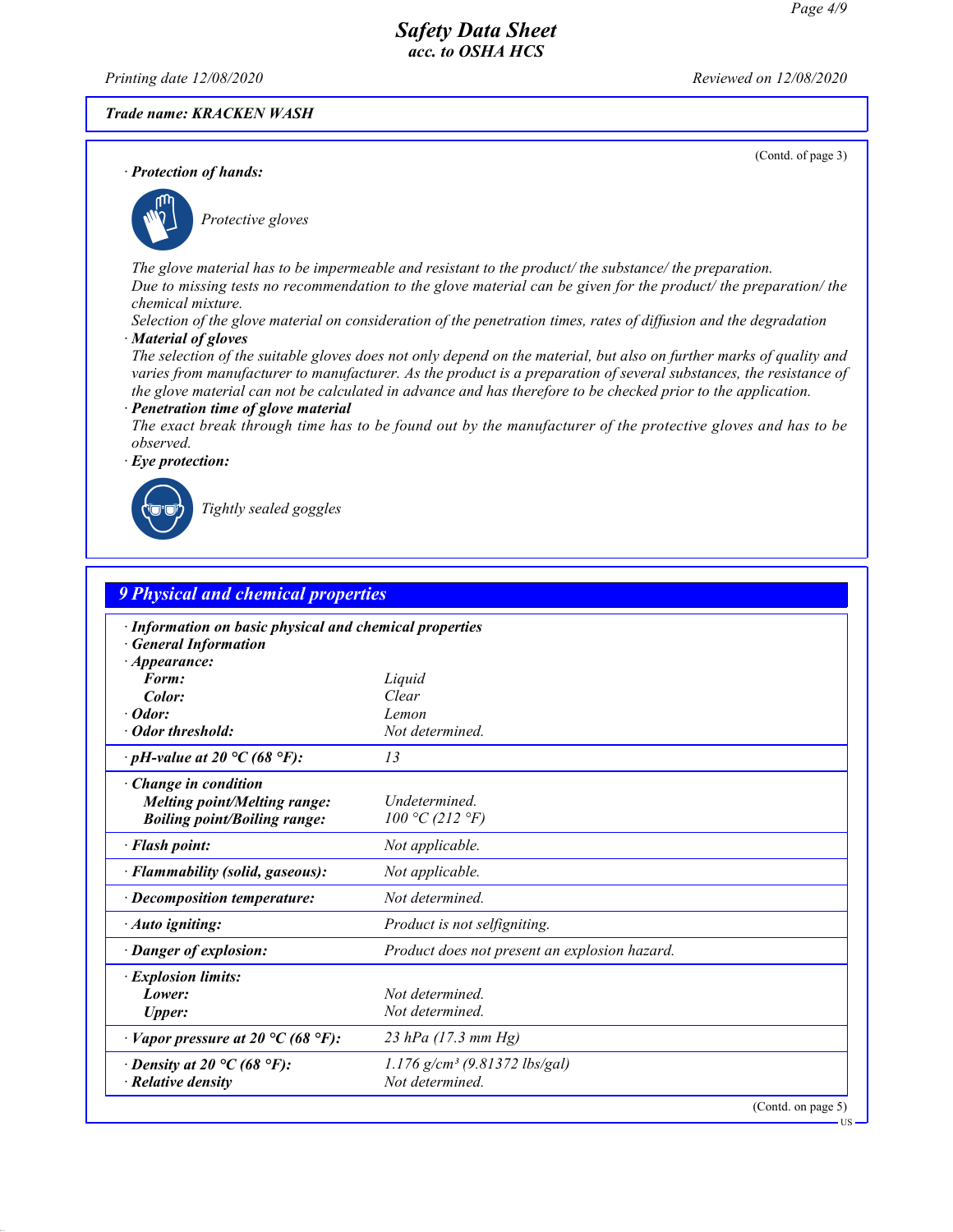*Printing date 12/08/2020 Reviewed on 12/08/2020*

#### *Trade name: KRACKEN WASH*

|                                                            |                                            | (Contd. of page 4) |
|------------------------------------------------------------|--------------------------------------------|--------------------|
| $\cdot$ <i>Vapor density</i>                               | Not determined.                            |                    |
| $\cdot$ Evaporation rate                                   | Not determined.                            |                    |
| $\cdot$ Solubility in / Miscibility with                   |                                            |                    |
| Water:                                                     | Fully miscible.                            |                    |
| · Partition coefficient (n-octanol/water): Not determined. |                                            |                    |
| $\cdot$ <i>Viscosity</i> :                                 |                                            |                    |
| Dynamic:                                                   | Not determined.                            |                    |
| Kinematic:                                                 | Not determined.                            |                    |
| · Solvent content:                                         |                                            |                    |
| <b>Organic solvents:</b>                                   | $0.1\%$                                    |                    |
| Water:                                                     | 79.1%                                      |                    |
| <b>VOC</b> content:                                        | $0.06\%$                                   |                    |
|                                                            | $0.7$ g/l / 0.01 lb/gal                    |                    |
| <i>Solids content:</i>                                     | 22.8%                                      |                    |
| $\cdot$ Other information                                  | No further relevant information available. |                    |

## *10 Stability and reactivity*

- *· Reactivity No further relevant information available.*
- *· Chemical stability*
- *· Thermal decomposition / conditions to be avoided: No decomposition if used according to specifications.*
- *· Possibility of hazardous reactions No dangerous reactions known.*
- *· Conditions to avoid No further relevant information available.*
- *· Incompatible materials: No further relevant information available.*
- *· Hazardous decomposition products: No dangerous decomposition products known.*

# *11 Toxicological information*

- *· Information on toxicological effects*
- *· Acute toxicity:*

## *· LD/LC50 values that are relevant for classification:*

*1310-73-2 sodium hydroxide*

### *Oral LD50 2,000 mg/kg (rat)*

- *· Primary irritant effect:*
- *· on the skin: Strong caustic effect on skin and mucous membranes.*
- *· on the eye:*
- *Strong caustic effect.*
- *Strong irritant with the danger of severe eye injury.*
- *· Sensitization: No sensitizing effects known.*
- *· Additional toxicological information:*

*The product shows the following dangers according to internally approved calculation methods for preparations: Corrosive*

*Irritant*

*Swallowing will lead to a strong caustic effect on mouth and throat and to the danger of perforation of esophagus and stomach.*

(Contd. on page 6)

US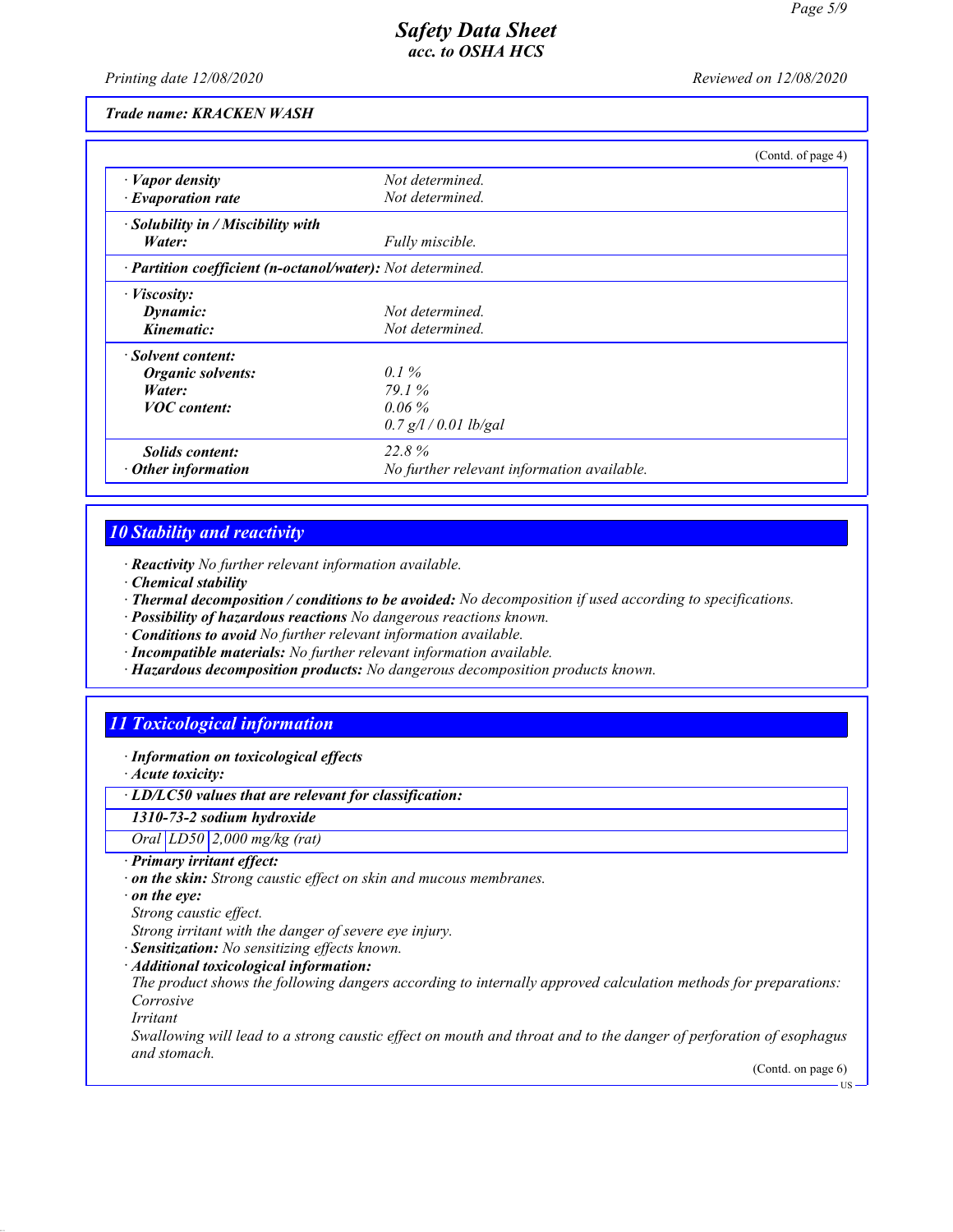*Printing date 12/08/2020 Reviewed on 12/08/2020*

*Trade name: KRACKEN WASH*

(Contd. of page 5)

*· Carcinogenic categories*

*· IARC (International Agency for Research on Cancer)*

*111-76-2 2-butoxyethanol 3* 

*· NTP (National Toxicology Program)*

*no ingredient above de minimis level is listed*

*· OSHA-Ca (Occupational Safety & Health Administration)*

*None of the ingredients is listed.*

# *12 Ecological information*

- *· Toxicity*
- *· Aquatic toxicity: No further relevant information available.*
- *· Persistence and degradability No further relevant information available.*
- *· Behavior in environmental systems:*
- *· Bioaccumulative potential No further relevant information available.*
- *· Mobility in soil No further relevant information available.*
- *· Additional ecological information:*

*· General notes:*

*Water hazard class 1 (Self-assessment): slightly hazardous for water*

*Do not allow undiluted product or large quantities of it to reach ground water, water course or sewage system. Must not reach bodies of water or drainage ditch undiluted or unneutralized.*

*Rinse off of bigger amounts into drains or the aquatic environment may lead to increased pH-values. A high pHvalue harms aquatic organisms. In the dilution of the use-level the pH-value is considerably reduced, so that after the use of the product the aqueous waste, emptied into drains, is only low water-dangerous.*

- *· Results of PBT and vPvB assessment*
- *· PBT: Not applicable.*
- *· vPvB: Not applicable.*
- *· Other adverse effects No further relevant information available.*

## *13 Disposal considerations*

- *· Waste treatment methods*
- *· Recommendation:*

*Must not be disposed of together with household garbage. Do not allow product to reach sewage system.*

- *· Uncleaned packagings:*
- *· Recommendation: Disposal must be made according to official regulations.*
- *· Recommended cleansing agent: Water, if necessary with cleansing agents.*

| · UN-Number                     |                                                   |
|---------------------------------|---------------------------------------------------|
| · DOT, IMDG, IATA               | <i>UN1719</i>                                     |
| $\cdot$ UN proper shipping name |                                                   |
| $\cdot$ DOT                     | Caustic alkali liquids, n.o.s. (Sodium hydroxide) |
| $\cdot$ IMDG, IATA              | CAUSTIC ALKALI LIQUID, N.O.S. (SODIUM HYDROXIDE)  |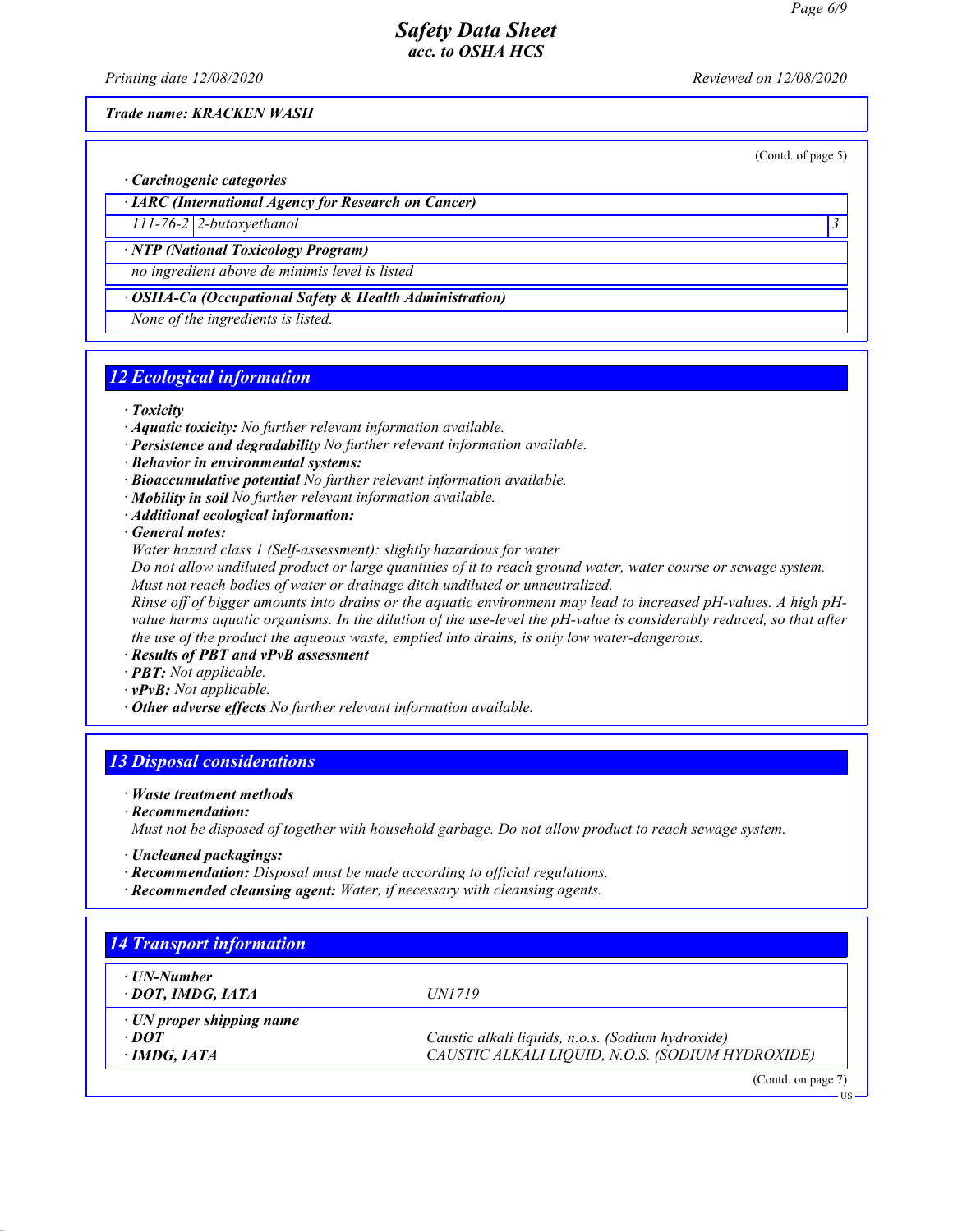*Printing date 12/08/2020 Reviewed on 12/08/2020*

*Trade name: KRACKEN WASH*

| 8 Corrosive substances<br>8<br>8 Corrosive substances<br>8<br>П<br>Not applicable.<br>· Special precautions for user<br>$\cdot$ Hazard identification number (Kemler code): 80<br>$F-A, S-B$<br>Alkalis<br>$\overline{A}$<br>SG22 Stow "away from" ammonium salts<br>SG35 Stow "separated from" SGG1-acids<br>Not applicable.<br>On passenger aircraft/rail: 1 L<br>Quantity limitations<br>On cargo aircraft only: 30 L<br>· IMDG<br>$\cdot$ Limited quantities (LQ)<br>IL<br>Code: E2<br>$\cdot$ Excepted quantities (EQ)<br>Maximum net quantity per inner packaging: 30 ml<br>Maximum net quantity per outer packaging: 500 ml<br>UN 1719 CAUSTIC ALKALI LIQUID, N.O.S. (SODIUM<br>· UN "Model Regulation": |                                              | (Contd. of page 6) |
|-----------------------------------------------------------------------------------------------------------------------------------------------------------------------------------------------------------------------------------------------------------------------------------------------------------------------------------------------------------------------------------------------------------------------------------------------------------------------------------------------------------------------------------------------------------------------------------------------------------------------------------------------------------------------------------------------------------------|----------------------------------------------|--------------------|
|                                                                                                                                                                                                                                                                                                                                                                                                                                                                                                                                                                                                                                                                                                                 | · Transport hazard class(es)                 |                    |
|                                                                                                                                                                                                                                                                                                                                                                                                                                                                                                                                                                                                                                                                                                                 | $\cdot$ DOT                                  |                    |
|                                                                                                                                                                                                                                                                                                                                                                                                                                                                                                                                                                                                                                                                                                                 |                                              |                    |
|                                                                                                                                                                                                                                                                                                                                                                                                                                                                                                                                                                                                                                                                                                                 |                                              |                    |
|                                                                                                                                                                                                                                                                                                                                                                                                                                                                                                                                                                                                                                                                                                                 |                                              |                    |
|                                                                                                                                                                                                                                                                                                                                                                                                                                                                                                                                                                                                                                                                                                                 |                                              |                    |
|                                                                                                                                                                                                                                                                                                                                                                                                                                                                                                                                                                                                                                                                                                                 | · Class                                      |                    |
|                                                                                                                                                                                                                                                                                                                                                                                                                                                                                                                                                                                                                                                                                                                 | $\cdot$ Label                                |                    |
|                                                                                                                                                                                                                                                                                                                                                                                                                                                                                                                                                                                                                                                                                                                 | · IMDG, IATA                                 |                    |
|                                                                                                                                                                                                                                                                                                                                                                                                                                                                                                                                                                                                                                                                                                                 |                                              |                    |
|                                                                                                                                                                                                                                                                                                                                                                                                                                                                                                                                                                                                                                                                                                                 |                                              |                    |
|                                                                                                                                                                                                                                                                                                                                                                                                                                                                                                                                                                                                                                                                                                                 |                                              |                    |
|                                                                                                                                                                                                                                                                                                                                                                                                                                                                                                                                                                                                                                                                                                                 |                                              |                    |
|                                                                                                                                                                                                                                                                                                                                                                                                                                                                                                                                                                                                                                                                                                                 | · Class                                      |                    |
|                                                                                                                                                                                                                                                                                                                                                                                                                                                                                                                                                                                                                                                                                                                 | $\cdot$ Label                                |                    |
|                                                                                                                                                                                                                                                                                                                                                                                                                                                                                                                                                                                                                                                                                                                 | · Packing group                              |                    |
|                                                                                                                                                                                                                                                                                                                                                                                                                                                                                                                                                                                                                                                                                                                 | · DOT, IMDG, IATA                            |                    |
|                                                                                                                                                                                                                                                                                                                                                                                                                                                                                                                                                                                                                                                                                                                 | · Environmental hazards:                     |                    |
|                                                                                                                                                                                                                                                                                                                                                                                                                                                                                                                                                                                                                                                                                                                 |                                              |                    |
|                                                                                                                                                                                                                                                                                                                                                                                                                                                                                                                                                                                                                                                                                                                 |                                              |                    |
|                                                                                                                                                                                                                                                                                                                                                                                                                                                                                                                                                                                                                                                                                                                 | <b>EMS Number:</b>                           |                    |
|                                                                                                                                                                                                                                                                                                                                                                                                                                                                                                                                                                                                                                                                                                                 | · Segregation groups                         |                    |
|                                                                                                                                                                                                                                                                                                                                                                                                                                                                                                                                                                                                                                                                                                                 | Stowage Category                             |                    |
|                                                                                                                                                                                                                                                                                                                                                                                                                                                                                                                                                                                                                                                                                                                 | · Segregation Code                           |                    |
|                                                                                                                                                                                                                                                                                                                                                                                                                                                                                                                                                                                                                                                                                                                 |                                              |                    |
|                                                                                                                                                                                                                                                                                                                                                                                                                                                                                                                                                                                                                                                                                                                 | · Transport in bulk according to Annex II of |                    |
|                                                                                                                                                                                                                                                                                                                                                                                                                                                                                                                                                                                                                                                                                                                 | <b>MARPOL73/78 and the IBC Code</b>          |                    |
|                                                                                                                                                                                                                                                                                                                                                                                                                                                                                                                                                                                                                                                                                                                 | · Transport/Additional information:          |                    |
|                                                                                                                                                                                                                                                                                                                                                                                                                                                                                                                                                                                                                                                                                                                 | $\cdot$ DOT                                  |                    |
|                                                                                                                                                                                                                                                                                                                                                                                                                                                                                                                                                                                                                                                                                                                 |                                              |                    |
|                                                                                                                                                                                                                                                                                                                                                                                                                                                                                                                                                                                                                                                                                                                 |                                              |                    |
|                                                                                                                                                                                                                                                                                                                                                                                                                                                                                                                                                                                                                                                                                                                 |                                              |                    |
|                                                                                                                                                                                                                                                                                                                                                                                                                                                                                                                                                                                                                                                                                                                 |                                              |                    |
|                                                                                                                                                                                                                                                                                                                                                                                                                                                                                                                                                                                                                                                                                                                 |                                              |                    |
|                                                                                                                                                                                                                                                                                                                                                                                                                                                                                                                                                                                                                                                                                                                 |                                              |                    |
|                                                                                                                                                                                                                                                                                                                                                                                                                                                                                                                                                                                                                                                                                                                 |                                              |                    |
|                                                                                                                                                                                                                                                                                                                                                                                                                                                                                                                                                                                                                                                                                                                 |                                              |                    |
|                                                                                                                                                                                                                                                                                                                                                                                                                                                                                                                                                                                                                                                                                                                 |                                              | HYDROXIDE), 8, II  |

# *15 Regulatory information*

*· Safety, health and environmental regulations/legislation specific for the substance or mixture · Sara*

*· Section 355 (extremely hazardous substances):*

*None of the ingredients is listed.*

(Contd. on page 8)

US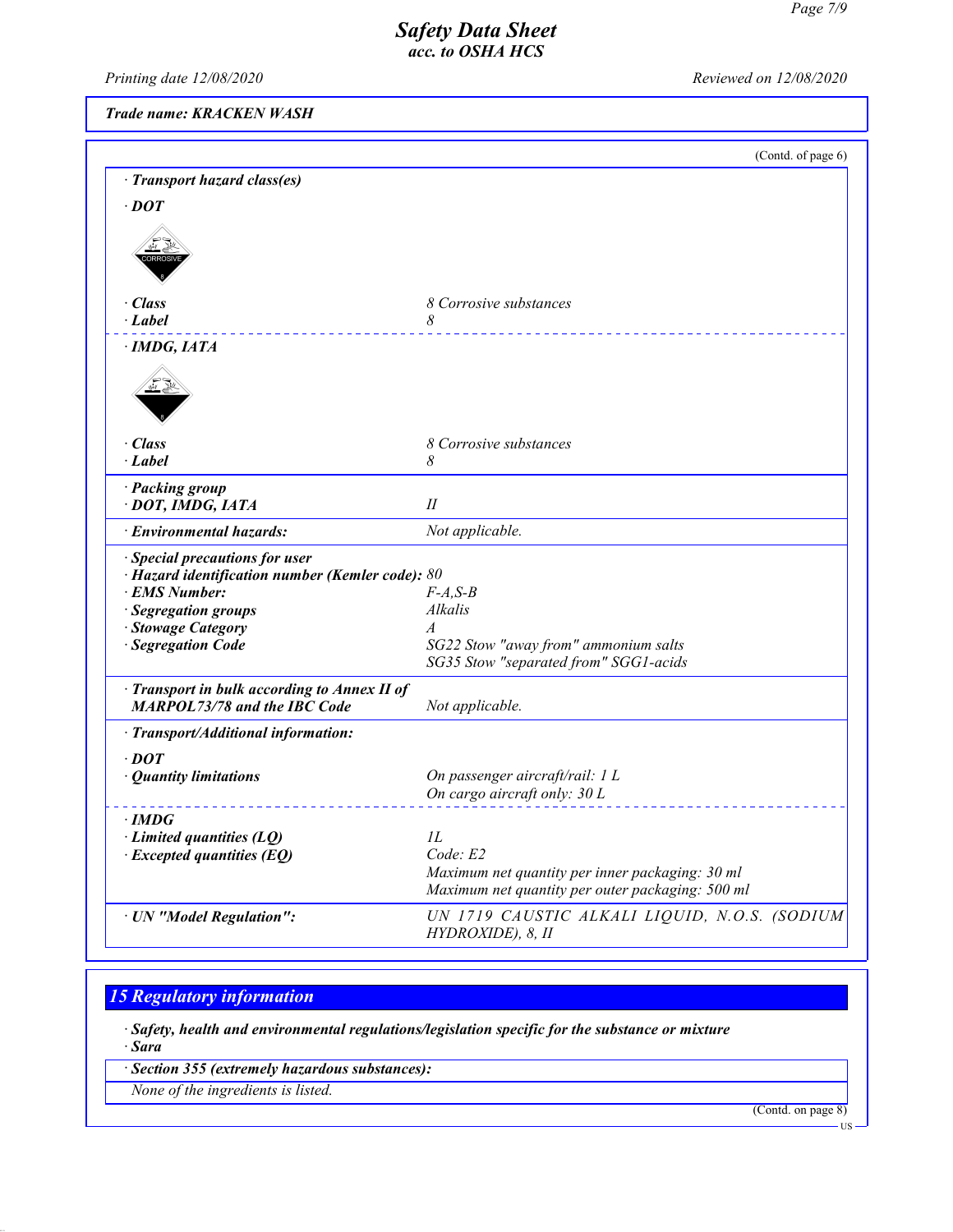*Printing date 12/08/2020 Reviewed on 12/08/2020*

*Trade name: KRACKEN WASH*

|                                                                    | (Contd. of page 7) |
|--------------------------------------------------------------------|--------------------|
| · Section 313 (Specific toxic chemical listings):                  |                    |
| $111$ -76-2 2-butoxyethanol                                        |                    |
| · TSCA (Toxic Substances Control Act):                             |                    |
| All components have the value ACTIVE.                              |                    |
| · Hazardous Air Pollutants                                         |                    |
| None of the ingredients is listed.                                 |                    |
| Proposition 65                                                     |                    |
| $\overline{\cdot}$ Chemicals known to cause cancer:                |                    |
| None of the substances are listed                                  |                    |
| · Chemicals known to cause reproductive toxicity for females:      |                    |
| None of the ingredients is listed.                                 |                    |
| $\cdot$ Chemicals known to cause reproductive toxicity for males.  |                    |
| None of the ingredients is listed.                                 |                    |
| · Chemicals known to cause developmental toxicity:                 |                    |
| None of the ingredients is listed.                                 |                    |
| · Carcinogenic categories                                          |                    |
| · EPA (Environmental Protection Agency)                            |                    |
| 111-76-2 2-butoxyethanol                                           | $N\!L$             |
| · TLV (Threshold Limit Value established by ACGIH)                 |                    |
| 111-76-2 2-butoxyethanol                                           | A <sub>3</sub>     |
| · NIOSH-Ca (National Institute for Occupational Safety and Health) |                    |
| None of the ingredients is listed.                                 |                    |



*· Signal word Danger*

*· Hazard-determining components of labeling: sodium hydroxide disodium metasilicate tetrasodium ethylenediaminetetraacetate*

- *· Hazard statements*
- *Causes severe skin burns and eye damage.*
- *· Precautionary statements*

*P303+P361+P353 If on skin (or hair): Take off immediately all contaminated clothing. Rinse skin with water/ shower.*

*P305+P351+P338 If in eyes: Rinse cautiously with water for several minutes. Remove contact lenses, if present and easy to do. Continue rinsing.*

- *P310 Immediately call a poison center/doctor.*
- Specific treatment (see on this label).
- *P405 Store locked up.*
- *P501 Dispose of contents/container in accordance with local/regional/national/international regulations.*

(Contd. on page 9)

US